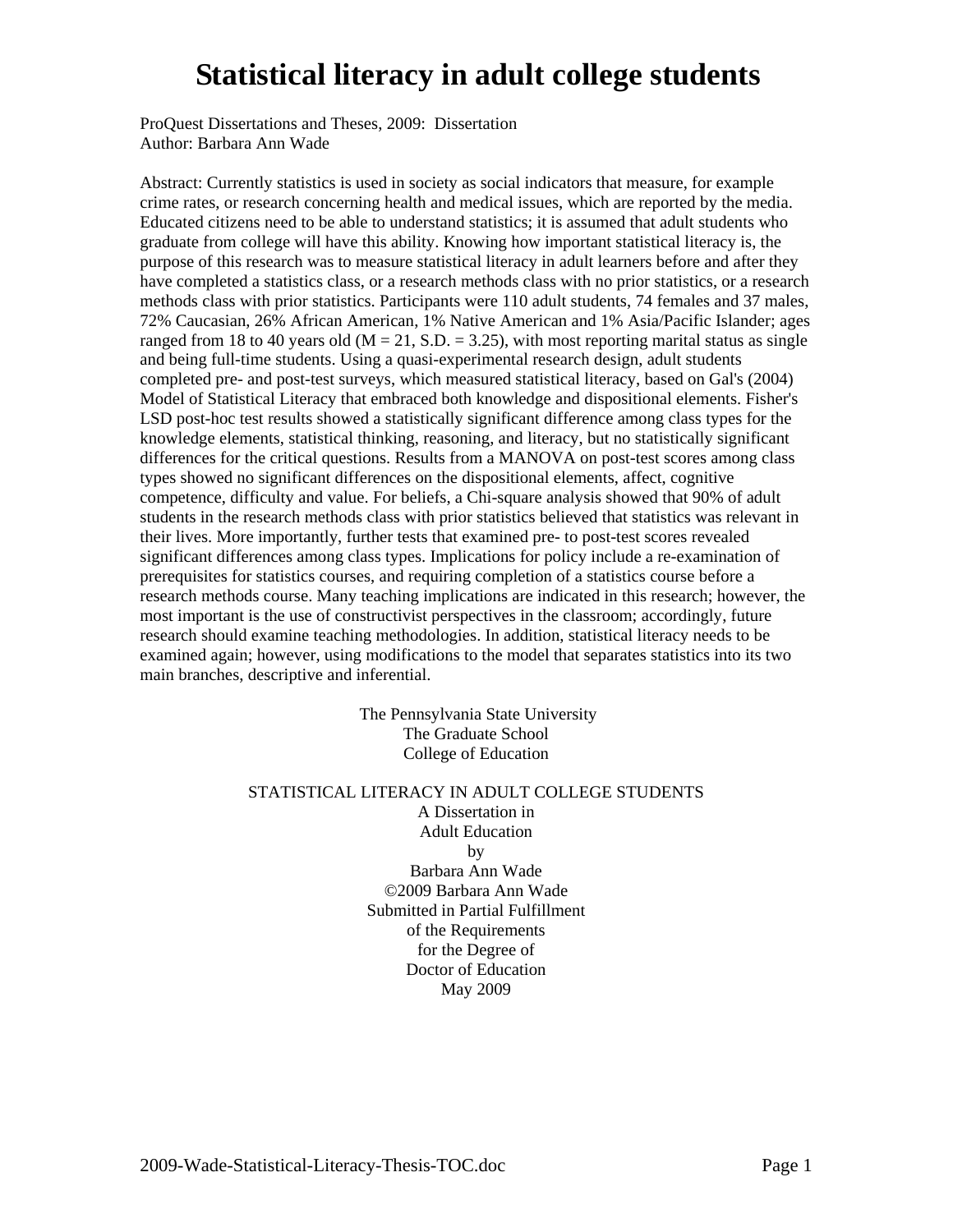### **TABLE OF CONTENTS**

### **Chapter 1. INTRODUCTION**

### **Chapter 2. REVIEW OF LITERATURE**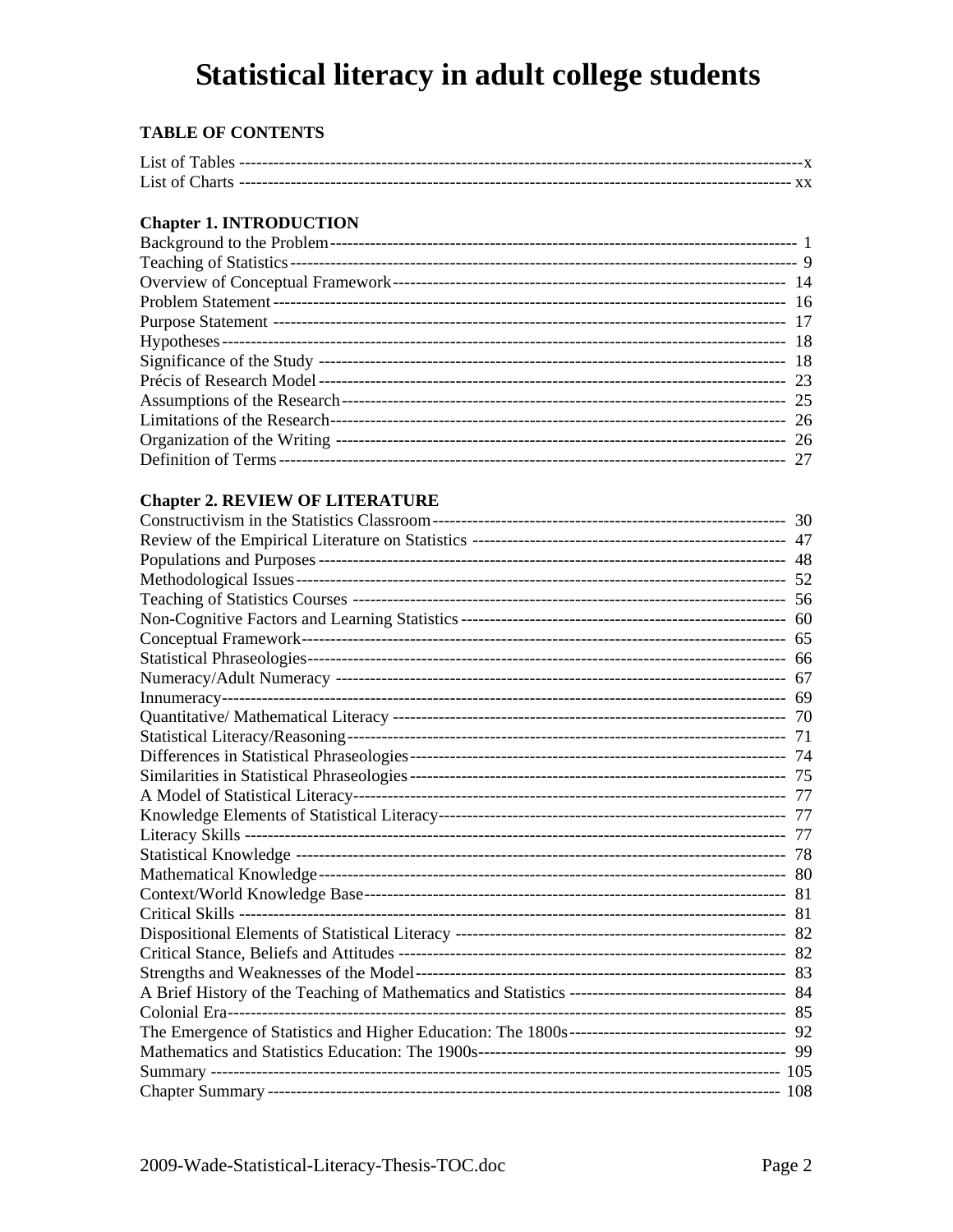| <b>Chapter 3: METHODOLOGY</b> |  |
|-------------------------------|--|
|                               |  |
|                               |  |
|                               |  |
|                               |  |
|                               |  |
|                               |  |
|                               |  |
|                               |  |
|                               |  |
|                               |  |
|                               |  |
|                               |  |
|                               |  |
|                               |  |
|                               |  |
|                               |  |
|                               |  |
|                               |  |
|                               |  |
|                               |  |

### **Chapter 4: RESULTS OF THE STUDY**

| Knowledge Elements: Statistical Thinking, Reasoning, Literacy and Critical Questions-------- 152 |  |
|--------------------------------------------------------------------------------------------------|--|
| Statistical Thinking, Reasoning and Literacy Post-test Scores and Class Type (MANOVA)--- 153     |  |
|                                                                                                  |  |
|                                                                                                  |  |
|                                                                                                  |  |
| Statistical Thinking, Reasoning and Literacy Mixed Between-Within Subjects ANOVAs ----- 161      |  |
|                                                                                                  |  |
|                                                                                                  |  |
|                                                                                                  |  |
|                                                                                                  |  |
|                                                                                                  |  |
|                                                                                                  |  |
|                                                                                                  |  |
|                                                                                                  |  |
|                                                                                                  |  |
| Critical Questions: Mixed Between-Within Subjects ANOVAs ----------------------------------- 188 |  |
|                                                                                                  |  |
|                                                                                                  |  |
|                                                                                                  |  |
|                                                                                                  |  |
|                                                                                                  |  |
|                                                                                                  |  |
|                                                                                                  |  |
|                                                                                                  |  |
|                                                                                                  |  |
|                                                                                                  |  |
|                                                                                                  |  |
|                                                                                                  |  |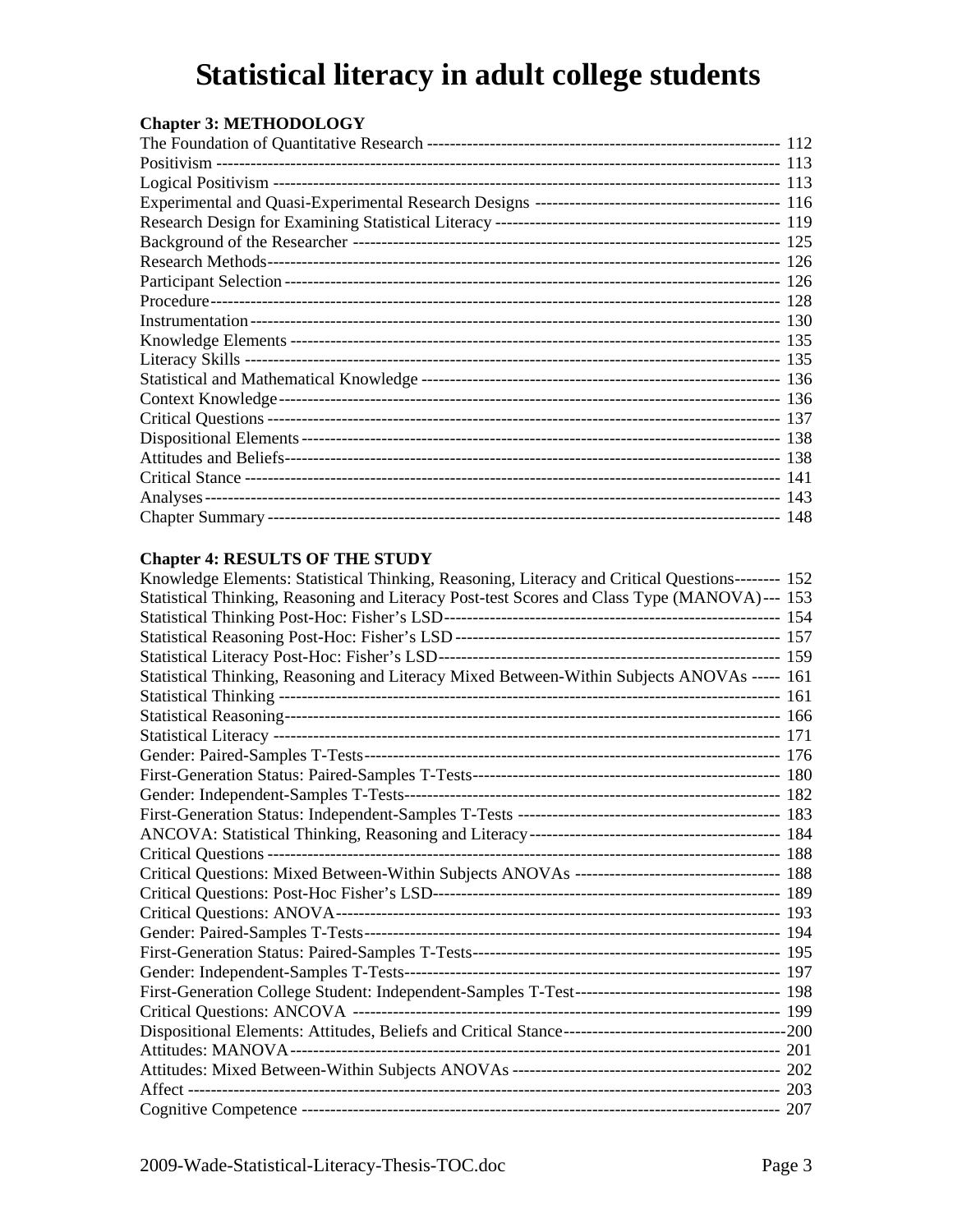### Chapter 5: DISCUSSION, IMPLICATIONS, LIMITATIONS, CONCLUSION

| Statistical Thinking, Reasoning, Literacy and Critical Questions: Gender-------------------------- 284 |  |
|--------------------------------------------------------------------------------------------------------|--|
| Statistical Thinking, Reasoning, Literacy and Critical Questions: First-Generation Status ----- 285    |  |
|                                                                                                        |  |
|                                                                                                        |  |
|                                                                                                        |  |
|                                                                                                        |  |
|                                                                                                        |  |
| Attitudes: Affect, Cognitive Competence, Value and Difficulty: ANCOVA--------------------- 293         |  |
|                                                                                                        |  |
| Attitudes: Affect, Cognitive Competence, Value and Difficulty: Gender------------------------- 294     |  |
| Attitudes: Affect, Cognitive Competence, Value and Difficulty: First-Generation Status------- 296      |  |
|                                                                                                        |  |
|                                                                                                        |  |
|                                                                                                        |  |
|                                                                                                        |  |
|                                                                                                        |  |
|                                                                                                        |  |
|                                                                                                        |  |
|                                                                                                        |  |
|                                                                                                        |  |
|                                                                                                        |  |
|                                                                                                        |  |
|                                                                                                        |  |
|                                                                                                        |  |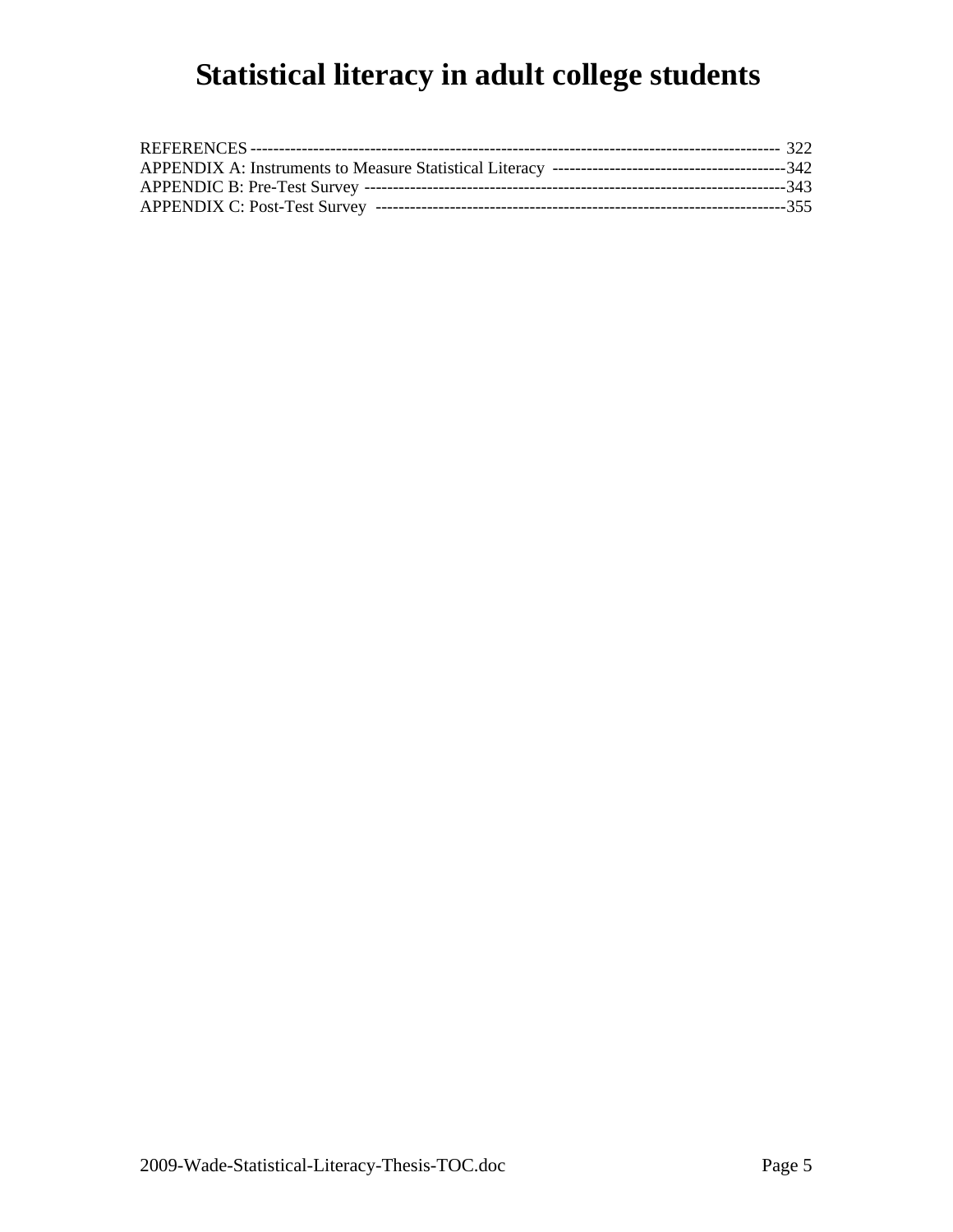### LIST OF CHARTS

| Pre- to Post-Test Scores                                                                                              |
|-----------------------------------------------------------------------------------------------------------------------|
| Chart 2 Knowledge Element: Statistical Reasoning --------------------------------171<br>Pre- to Post-Test Scores      |
| Chart 3 Knowledge Element: Statistical Literacy-----------------------------------176<br>Pre- to Post-Test Scores     |
| Chart 4 Knowledge Element: Critical Questions-----------------------------------193                                   |
| Pre- to Post-Test Scores                                                                                              |
| Chart 6 Dispositional Element: Attitude, Cognitive Competence ----------------212<br>Pre- to Post-Test Scores         |
| Pre- to Post-Test Scores                                                                                              |
| Chart 8 Dispositional Element: Attitude, Difficulty-----------------------------------218<br>Pre- to Post-Test Scores |
| Pre- to Post-Test Scores                                                                                              |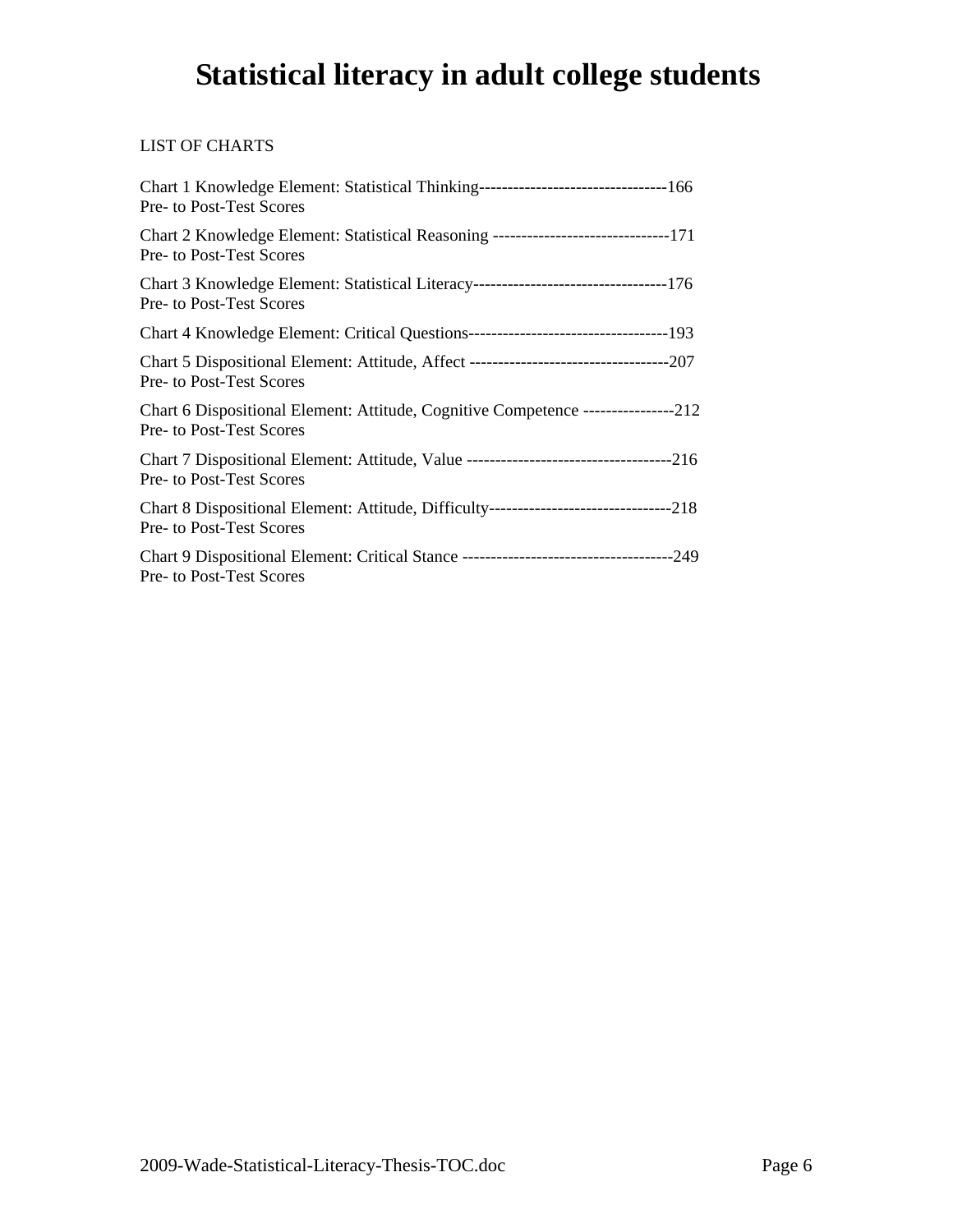### **CHAPTER 1: Introduction**

This first chapter of this dissertation lays the foundation for this quantitative research study on statistical literacy. It describes the background of the problem, the teaching of statistics, an overview of the conceptual framework, the problem and purpose statements, hypothesis, significance of the research, the précis of the research design, assumptions and limitations of the research, the organization of the dissertation, and definitions of terms.

#### **Background to the Problem**

This section examines why it is important for higher education and adult education to place an emphasis on the teaching of statistics. In the not-so-recent past, the teaching of statistics was not considered to be important in the college curricula, and when it was taught, it was taught in the abstract—it had no application to everyday life. However, a change in mathematics and statistics education was imminent, and during the 1990s a movement toward improving statistical education began to unfold. Currently and historically, numerical data is used and produced by our political system, but unfortunately, most Americans are unable to understand the reported data. The government uses data extensively in a variety of ways to monitor the social economy. For example, poverty is measured by numbers, and through these numbers individuals may claim benefits. Crime rates are measured as an indicator of public order, divorce rates are used to examine private morality and family life, and opinion polls measure the feelings of a country on a given issue at a given time (Rose, 1991). And as shown in the past, statistics were used for political gain. Take, for example, the American Census of 1840—unbeknownst to many this Census, like others, was riddled with errors.

For example: The 1840 Census added a count of the insane and idiots, distinguished by race and mode of support, to the counts of the blind, deaf and dumb, that had been included in 1830. When the results of the Census were published in 1841, the total number of those reported as insane or feeble minded in the United States was over 17,000. More to the point, perhaps, nearly 3,000 were black, and the rate of insanity amongst free blacks was 11 times higher than that of slaves and six times higher than that of the white population. For those who opposed abolition, like U. S. Vice President John C. Calhoun, these Census figures proved that blacks were congenitally unfit for freedom. (Rose, p. 685)

But more importantly, statistical literacy is more problematic today, because most information is governed by numbers. Numbers underlie everyday decisions, from quantitatively based proposals that shape public policy in education (Steen, 2001), to decisions regarding political candidates, medicines and health, which are based on logic and quantitative information (Moreno, 2002). Many research studies concerning these health and medicine issues are reported regularly in newspapers and magazines with conflicting results, and leave many to become cynical about research in general (Utts, 2003). Also, in this age of information, much of what is reported to citizens is unregulated, unrestricted, and difficult for many to interpret. Because of the inability to understand statistical information, many individuals become either skeptical or believe anything that is printed (Rumsey, 2002). This leaves those who are not mathematically or statically literate outsiders in a society whose inability to participate in public dialogue leads to mistrusting the technocratic elite, resulting in a retreat from public issues, or possibly an aggressive opposition to change.

Especially important to the discussion on statistical literacy is the global economy we live in and the global competition that ensues. Compared to other countries, the United States is behind in mathematics education. According to the Third International Mathematics and Science Study (TIMSS), which examined 38 countries, the United States was significantly behind 14, even with 6 and doing better than 17. One reason the United States remains competitive now is due to our sheer size, which allows us to select the best for our workforce. Labor markets are minimally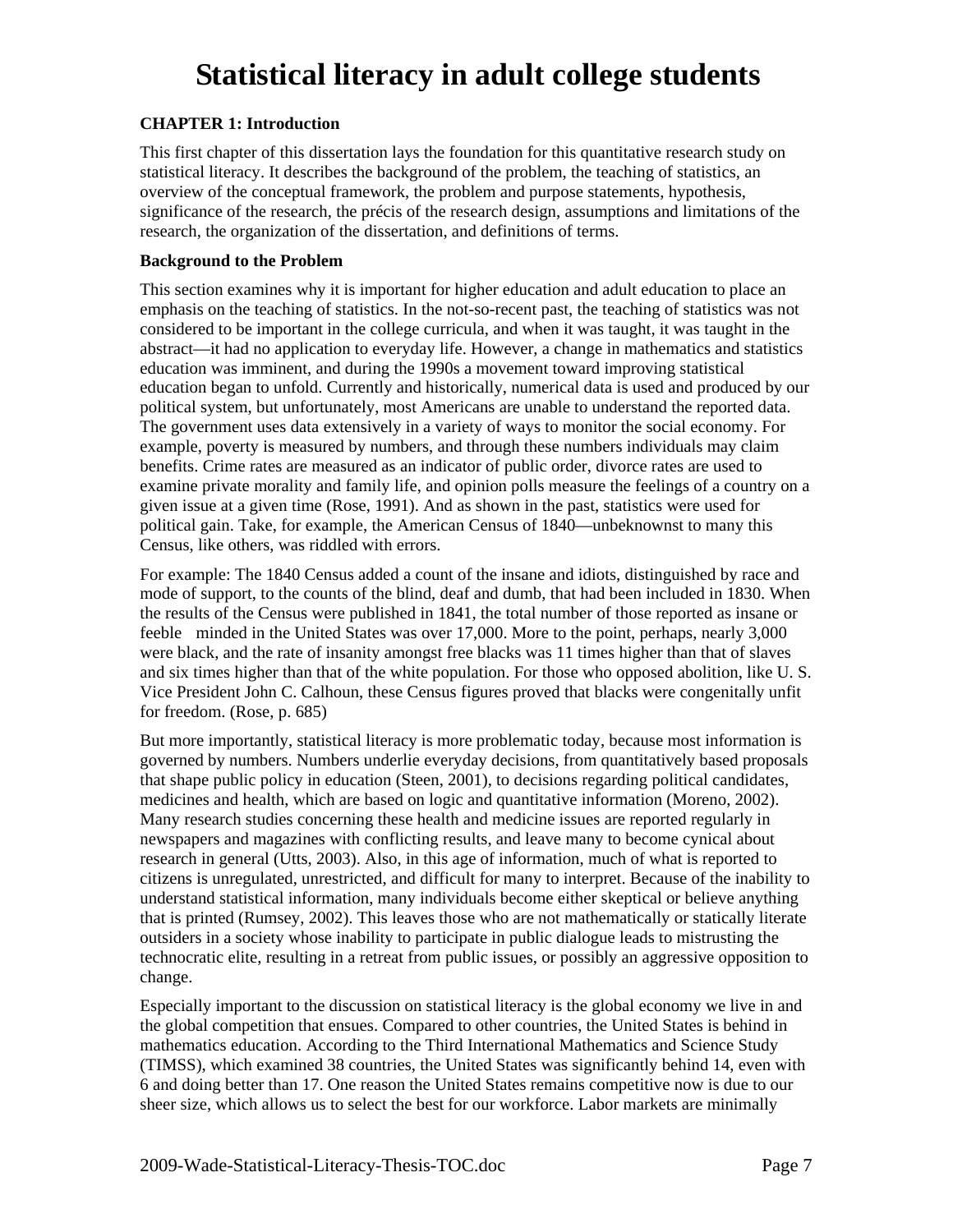regulated, giving employers the flexibility to pay based on performance, leaving no guarantees for jobs, wages or benefits (Carnevale & Desrochers, 2003).

Respectively, all citizens in society need to be able to think quantitatively, from farmers to lawyers, from consumers to manufacturers and even jurors to the accused (Moreno, 2002). In fact, as Steen (1997) warns, "an innumerate citizen today is as vulnerable as the illiterate peasant of Gutenberg's time" (p. xxvii). Most schools do not provide a bridge from arithmetic in elementary education to mathematics in high school, to the world of data and statistics. One reason for this disjuncture is the perception about statistics by the public that it is not as rigorous or prestigious as some of the mathematics courses that are in place—for example calculus, which is associated with the hard sciences of physics and engineering. But in fact, the reasoning involved in data-based statistical inference "is harder for students to grasp and explain than the comparable symbol based problems and proofs in a typical calculus course" (Steen, p. 62).

Traditionally, algebra and calculus courses have been the dominant goals of high school mathematics. These are often the standard courses students need to complete their high school diplomas, and great importance is placed on them, because of college entrance exams, such as the ACT or SAT. These exams often determine if and where high school students will go to college. However, passing the requirements to get accepted into a college does not necessarily prepare students for higher education or later employment. Many students who are accepted into college find themselves required to take remedial courses in intermediate algebra, but unfortunately, the skills that they are required to master are rarely encountered in adult life. "From school to college, mathematics follows an isolated trajectory of increasing difficulty and abstraction whose implicit purpose is to select and prepare the best mathematics students for graduate education in mathematically intensive fields" (Carnevale & Desrochers, 2003, p. 21). On the other hand, courses that promote statistical literacy could help adult learners become better prepared to function in the real world, because in the real world, "mathematical activity begins not with formulas, but with data" (Steen, 2003, p. 59). Our educational system is only beginning to promote the need to understand mathematical reasoning or quantitative reasoning.

How mathematics is being taught—and what is missing from the curricula—has been the impetus for change, and was addressed by the National Council of Teachers of Mathematics (NCTM) in the 1990s to reform teaching at all levels. The call for change— the Democratization of Mathematics—is the remedy to close the cultural, political and economic gap between those who are literate and illiterate in mathematics. It is not the dumbing down of mathematics courses, but rather making them more accessible to all students, who later become citizens in a data driven society (Carnevale & Desrochers, 2003). It also asserts mathematics is no longer a curriculum designed for the elite, as it was in the past, but as a necessary part of general education for all citizens (Moore, 1997). Data has shown education in mathematics "has always been about separation—of rich from poor, of boys from girls, of elites from plebeians…the biggest barrier to upward mobility in educational attainment" (Steen, 2004, n.p.). Moore further argues that democratization also states mathematics studies need to move away from the esoteric toward the immediately useful. Reformers in mathematics education urge: A change of culture toward the concrete, toward applications, toward ability to use mathematical concepts and tools over rigor of detail…they are responding to the pressures of democratization. This is an opportunity for statistics; as mathematical studies shift toward a more utilitarian approach, a larger place for statistics opens up. (p.124). Hence, the movement, the Democratization of Mathematics, not only places emphasis on the teaching of mathematics, but also the teaching of statistics, especially at the college level.

During some of the changes that were being implemented in mathematics education at the beginning of the Democratization of Mathematics, a concern about adults and mathematics education surfaced. While the teaching of reading and writing to adults has been a primary focus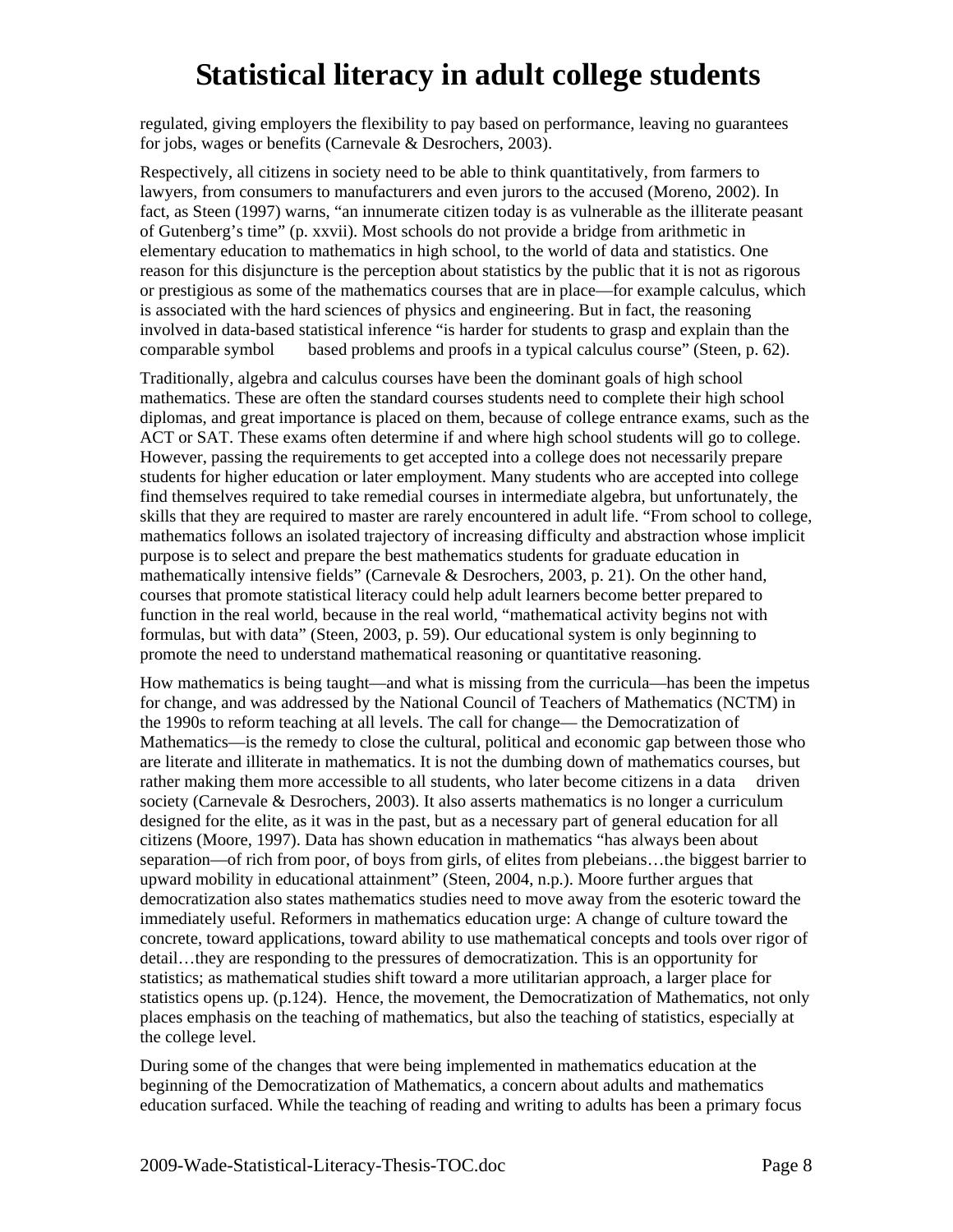of adult educators, the teaching of mathematics has not. Most research on the teaching of mathematics and adults has been focused on math anxiety or comparing the mathematical abilities of women to men (Rose, 1997). In adult education and literacy, quantitative skills have been viewed as a basic skill adults need to possess. However, defining the types of mathematical skills necessary to function in society have been vague. As defined by the United States National Literacy Act in 1991, adult literacy is an individual's ability to read, write and speak in English, and to compute and solve problems at levels of proficiency necessary for functioning on the job and in society, achieving one's goals and developing one's knowledge and potential. (Gal, 1997, p. 13)

From this definition it is clear that computation and problem-solving abilities are of chief concern within adult literacy; however, to specifically outline them remains a challenge. What are the "mathematics-related skills, knowledge, abilities and dispositions adults require to meet the goals of literacy and numeracy" (Gal, 1997, p. 13)? Gal informs us that this is a complicated question to answer, due to the multiple and diverse types of situations adults encounter in their daily lives "involving numbers, measurements, mathematical ideas, patterns, probabilities and events that unfold over time" (p. 13). One area where mathematical skills are interwoven with statistical literacy is the community, as it is of the utmost importance of the community to have an informed citizenship. Here, an individual, who is statistically literate, can comprehend poll results or crime figures, or promote social action by interpreting surveys that may have important environmental implications. (Gal). Others who join the discussion on adult literacy, define mathematical skills adults require to include "computational skills and number sense, statistical and probabilistic knowledge and reasoning, including data representation and interpretation of graphics" (Weist, Higgins, & Frost, 2007, p. 48). These skills are considered life skills for adults by some in that they enable individuals to assess claims, detect fallacies, evaluate risk and weigh evidence (Steen, 1997), which adults encounter in the media in their daily lives. As important as statistical literacy is, it is surprising to find that it is not included as part of the most commonly used instrument to measure adult literacy in the United States, the National Assessment of Adult Literacy (NAAL).

The NAAL is a nationally representative assessment of English literacy among American adults age 16 and older, and examined over 19,000 adults' literacy skills in the United States in 2003. This scale measures adult literacy on three literacy dimensions of adult learning, prose, document and quantitative. Prose literacy refers to skills needed to search, comprehend and use continuous texts—for example, interpreting editorials, news stories, brochures and instructional materials. Document literacy is the knowledge and skills required to search, comprehend and use noncontinuous texts in various forms such as job applications, transportation schedules, or drug and food labels. Quantitative literacy embraces the skills required to perform quantitative tasks requiring an adult to identify and perform computations by using numbers embedded in text. Examples of quantitative literacy would include demonstrating the ability to balance a checkbook, compute a tip in a restaurant, or complete an order form (National Center for Education Statistics [NCES], 2006). The scale does not examine adults' ability to interpret statistical data that is presented in multiple ways and in various forms to the general population and further, it does not examine the related abilities necessary to critique various types of numerical or statistical based information (NCES, 2006). However, these measures of literacy will probably not remain stagnant, as various projects are under way to establish content standards for what adults should be able to do after completing their education (Gal, 1997).

Changes on other scales have occurred. Similar to the NAAL, the renamed Adult Literacy and Lifeskills Survey (ALL) measures adult literacy in the United States and in 20 other countries, for example in Canada and Italy. The new instrument has modified its assessment from prose, document and quantitative literacy to prose and document literacy, numeracy and problem solving. The new numeracy scale is replacing the old quantitative scale and is "designed to be